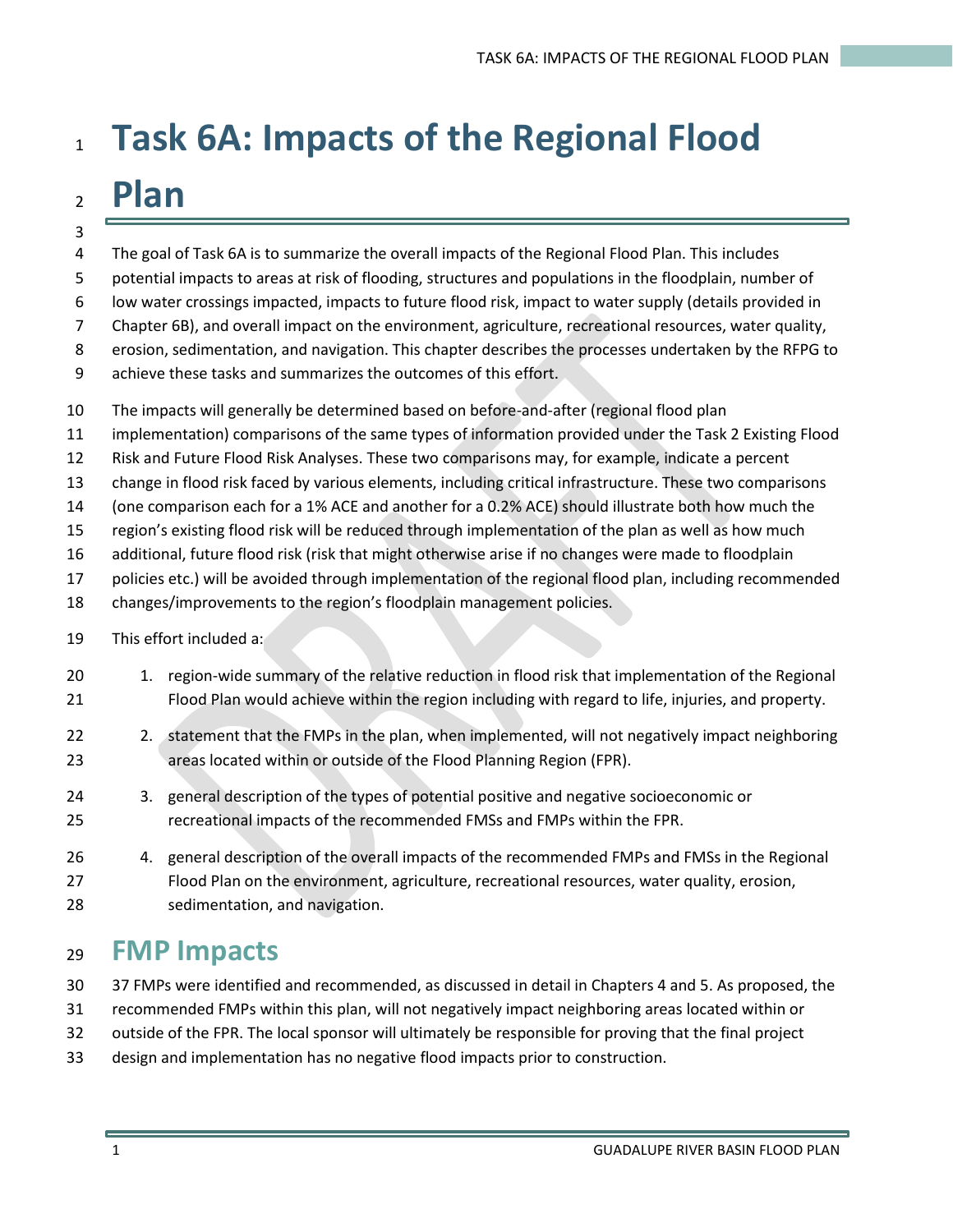- 1 Of these FMPs, a little less than half are conveyance improvement projects that have the potential to
- 2 increase flows downstream by expanding channels, culverts, and/or bridges. To ensure that there will be
- 3 no negative impacts to neighboring areas, conveyance mitigation measures, such as detention or valley
- 4 storage have been included in the projects and will have to be analyzed and designed once the projects
- 5 are funded. The remaining FMPs consist of new or improved detention facilities without conveyance
- 6 improvements, acquisition or elevation of repetitive loss properties, installation of emergency
- 7 generators, or infrastructure hardening. The RFPG reviewed previous assessments of impact to
- 8 upstream or downstream areas or neighboring regions, and deferred to the professional engineering
- 9 judgement expressed in those assessments to determine whether no negative impact exists. The local
- 10 sponsor will be ultimately responsible for proving the final conveyance project design has no negative
- 11 flood impact prior to initiating construction. As proposed, the recommended FMPs, when implemented,
- 12 will not negatively impact neighboring areas located within or outside of the FPR.
- 13 As detailed in Table 13 (Appendix X) and summarized in **Table 6A.1** below, the 37 FMPs would reduce
- 14 the number of structures in the 1% ACE floodplain by 700, and the number of structures in the 0.2% ACE
- 15 floodplain by 469. This would help protect approximately 1,864 people from living within the 1% ACE
- 16 floodplain. An estimated 24 road closure occurrences can be avoided within the 1% ACE floodplain.
- 17 Some of these projects are expected to benefit agricultural lands. Additional benefits will include
- 18 reduction in flooding in park lands, which will benefit recreational users. The streams impacted by the
- 19 FMPs are not currently navigable, and this will not change when the projects are implemented.
- 20 If fully implemented, the RFP will have profound and lasting impacts on flooding in Region 11. It is
- 21 important to note that Table 6-1 only demonstrates the flood exposure analysis for the 37
- 22 recommended FMPs.
- 23

| <b>Flood Exposure</b>     | <b>Existing Conditions</b> |          | <b>After FMP</b><br>Implementation |              | <b>Exposure Reduction</b><br>from FMPs |              |
|---------------------------|----------------------------|----------|------------------------------------|--------------|----------------------------------------|--------------|
|                           | <b>1% ACE</b>              | 0.2% ACE | <b>1% ACE</b>                      | 0.2%<br>ACE* | <b>1% ACE</b>                          | 0.2%<br>ACE* |
| <b>Exposed Structures</b> | 13,438                     | 15,023   | 12,738                             | 14,554       | 700                                    | 469          |
| <b>Exposed Population</b> | 20,723                     | 23,805   | 18,869                             | N/A          | 1,864                                  | N/A          |
| <b>Exposed LWC</b>        | 266                        | 270      | 242                                | N/A          | 24                                     | N/A          |

\* 0.2% ACE impacts were not provided by FMP sponsor

#### *Table 6A.1: Summary of impacts of FMPs to flooding in Region 11*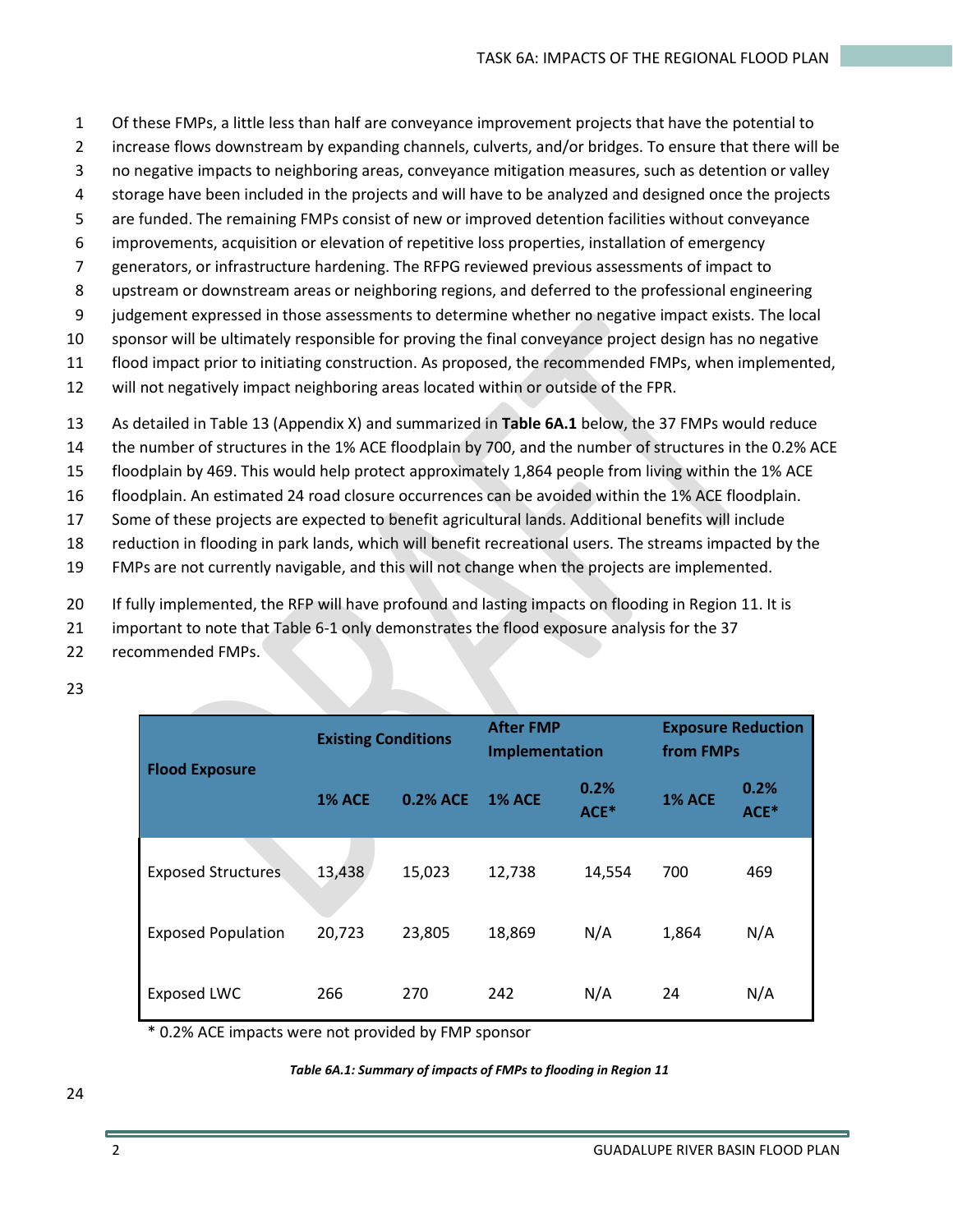## **FMS Impacts**

- The RFPG identified and reviewed more than 150 individual strategies from stakeholders within the
- region. Many of the identified strategies were found in existing Hazard Mitigation Action Plans, and it
- was noted there is a lot of similarity in the strategies. It was therefore determined to group the FMSs
- into the five strategy types identified in the TWDB Guidance Documents, and to consolidate the
- individual FMSs into five regional FMSs. The main reasons for this decision were to make each strategy
- inclusive of all communities within the region that choose to pursue them, and to encourage
- collaboration between sponsors, particularly neighboring communities.
- There are 32 individual actions that are bundled into the Regulatory and Guidance regional FMS. Actions
- listed within this category will improve regulation of development to decrease current and future flood
- risks. Some sample FMSs are NFIP participation, stormwater management criteria development
- including higher standards, floodplain management staff acquisition and training, ordinances, land
- use/zoning, and developing and implementing Green Infrastructure programs. Positive impacts include
- reducing the number of structures and roadways built in the floodplain, minimizing expansion of future
- floodplains, protecting riparian areas from development, which protects the environment, water quality,
- erosion, and sedimentation, and providing more regulatory certainty and consistency across the Region.
- Potential negative impacts include the increased regulatory and financial burden on citizens and the
- increase in staff workload for communities.
- Property Acquisition and Structural Elevation actions involve voluntary buyout programs and/or
- structural elevation assistance programs. There are 32 individual actions that are bundled into the
- Property Acquisition and Structural Elevation regional FMS. Although the individual actions focus on
- open space preservation, the regional FMS includes land acquisition to protect open space, acquiring or
- buying out flood prone structures, and elevation assistance programs. Anticipated positive impacts
- include reducing the number of structures in the floodplain and increased protection of citizens,
- allowing people to remove themselves from the floodplain without losing their investments,
- restoring/preserving floodplain functionality and conveyance, and ultimately protecting riparian areas
- from development which protects natural environments, water quality, erosion, sedimentation.
- Potential negative impacts include increasing the regulatory and financial burden on citizens, increasing
- staff workloads for each community, causing "blight" in certain neighborhoods if not handled
- appropriately, and could be politically objectionable in some circumstances.
- Some strategies considered Education and Outreach to increase awareness of flooding issues, risks, and
- regulation to citizens and other stakeholders. There are 62 individual actions that are bundled into the
- Education and Outreach regional FMS. These include public awareness campaigns; flood safety
- education for residents, elected officials and real estate agents/developers; and flood insurance
- campaigns. Anticipated positive impacts include reduced violations of floodplain regulations which can
- decrease flood risks, increased public awareness of flood hazard areas, increased NFIP participation, and
- increased awareness of imminent flood events which can help with early evacuations and mitigation
- measures to prevent further damages, save lives, and minimize risky behavior during floods which can
- reduce deaths, especially while driving. One negative impact of this strategy category is that it could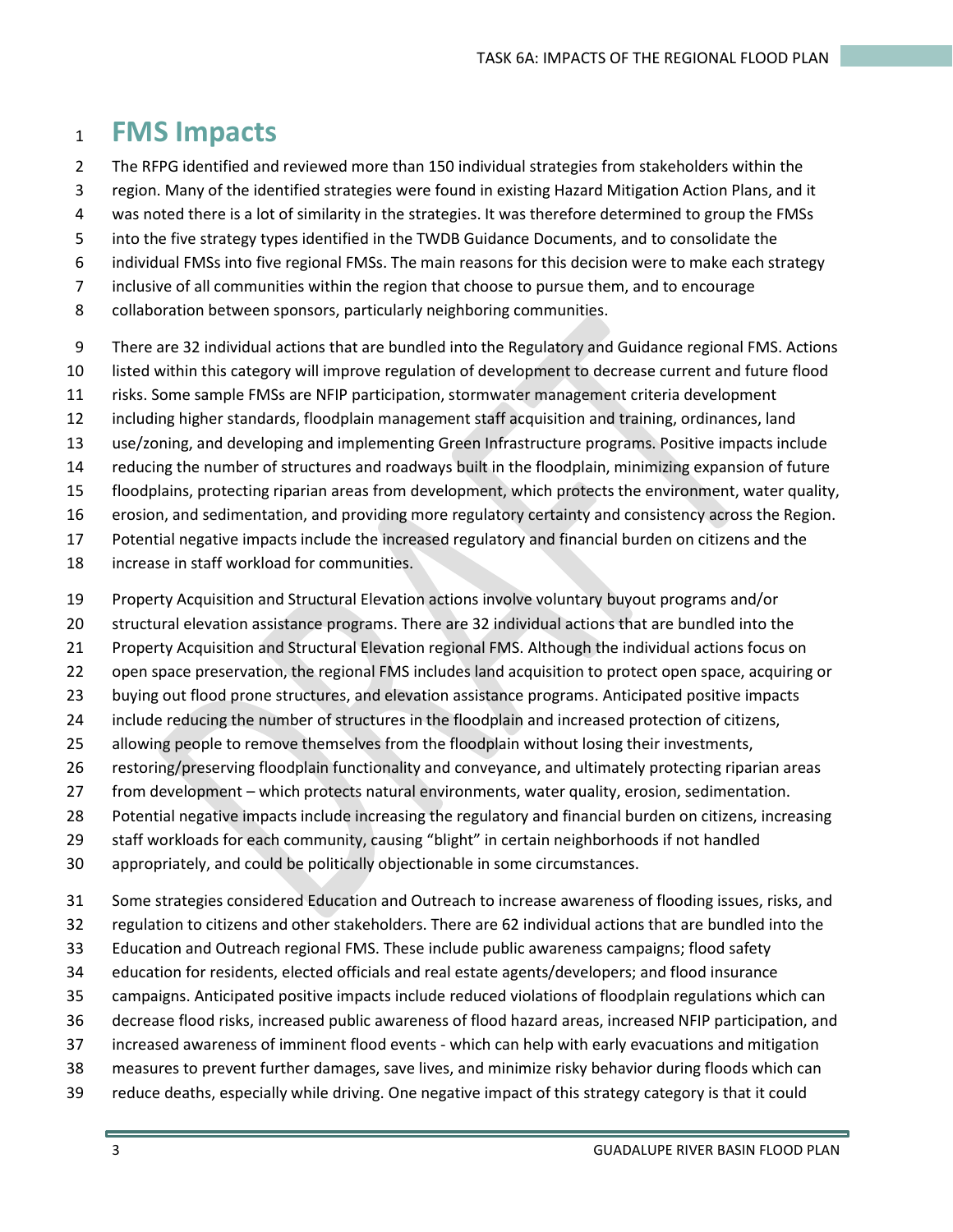- increase staff workloads for communities. Establishing these types of programs would also introduce a small financial burden on citizens.
- There are 46 individual actions that are bundled into the Flood Measurement and Warning regional
- FMS. This type involves the installation and operation of rainfall and flow measurement devices. These
- devices may have predictive systems in place to better forecast flooding, barricades, and warnings.
- Example FMSs include flood gauges, early alert systems, flood warning systems, evacuation/emergency
- management plans, and flood safety systems at Low Water Crossings. The anticipated benefits of
- implementing this FMS would be allowing people at risk of flooding to better prepare for flood events,
- mitigate damages, evaluate their respective area(s), and prevent vehicles from driving on flooded roads.
- All of these measures can help save lives by allowing local officials and community staff members to
- take proper precautions such as: closing hazardous roads and evacuating the predicted flooded areas
- before the actual flood begins. Potential negative impacts include increasing the financial burden on
- citizens, increasing staff workloads for communities, and the potential for false alarms or failed warnings
- if the system is not properly maintained and calibrated.
- The Infrastructure Projects category is specific to Region 11 and is comprised of any other type of FMS
- that does not fall within the five categories outlined above. There are 17 individual actions that are
- bundled into the Infrastructure Projects regional FMS. While these may lead to future FMEs and FMPs,
- the specific actions represent the creation of programs. These include nature-based solutions (i.e., green
- infrastructure), site-specific maintenance programs, and county-wide maintenance programs. Some
- positive impacts include an established, routine-level maintenance plan/program to clear debris from
- flood-prone areas such as bridges, box culverts, and drainage systems to prevent overtopping and
- backup during flood events; developing plans to increase channel and bank stabilization by reducing
- erosion impacts; preserving system functionality (man-made and natural); avoiding large capital
- expenses resulting from deferred maintenance; prolonging facilities performing at their desired level of
- service; and financial transparency to customers about major capital expenses. Potential negative
- impact include increasing the financial burden on citizens and increasing local staff workloads to
- maintain these areas routinely and properly.
- While not readily quantifiable, these strategies and measures will generally protect the health, safety,
- and well-being of individuals within the region while simultaneously improving the region's economic
- well-being by reducing the flood frequency and severity, providing advanced warning of flood risks,
- minimizing the number of drivers on flooded roads, giving community officials the resources they need
- to prevent construction in flood prone areas, and alleviating known flooding issues. Development,
- especially in the floodplain, leads to increases in flood flows that can cause downcutting and erosion of
- streams both of which ultimately lead to environmental issues. The FMSs in Region 11's RFP will help
- minimize and prevent future damage, which will help preserve developable land, protect agricultural
- land, reduce erosion, and prevent downstream sedimentation. Most flood mitigation measures have the
- potential to negatively impact neighboring areas, especially when conveyance is increased. These
- impacts will be mitigated during design and construction to ensure that no negative impacts occur.
- Many of the FMSs will require more active floodplain management by communities in the region which
- will burden community officials who must enforce regulations and will likely meet some resistance from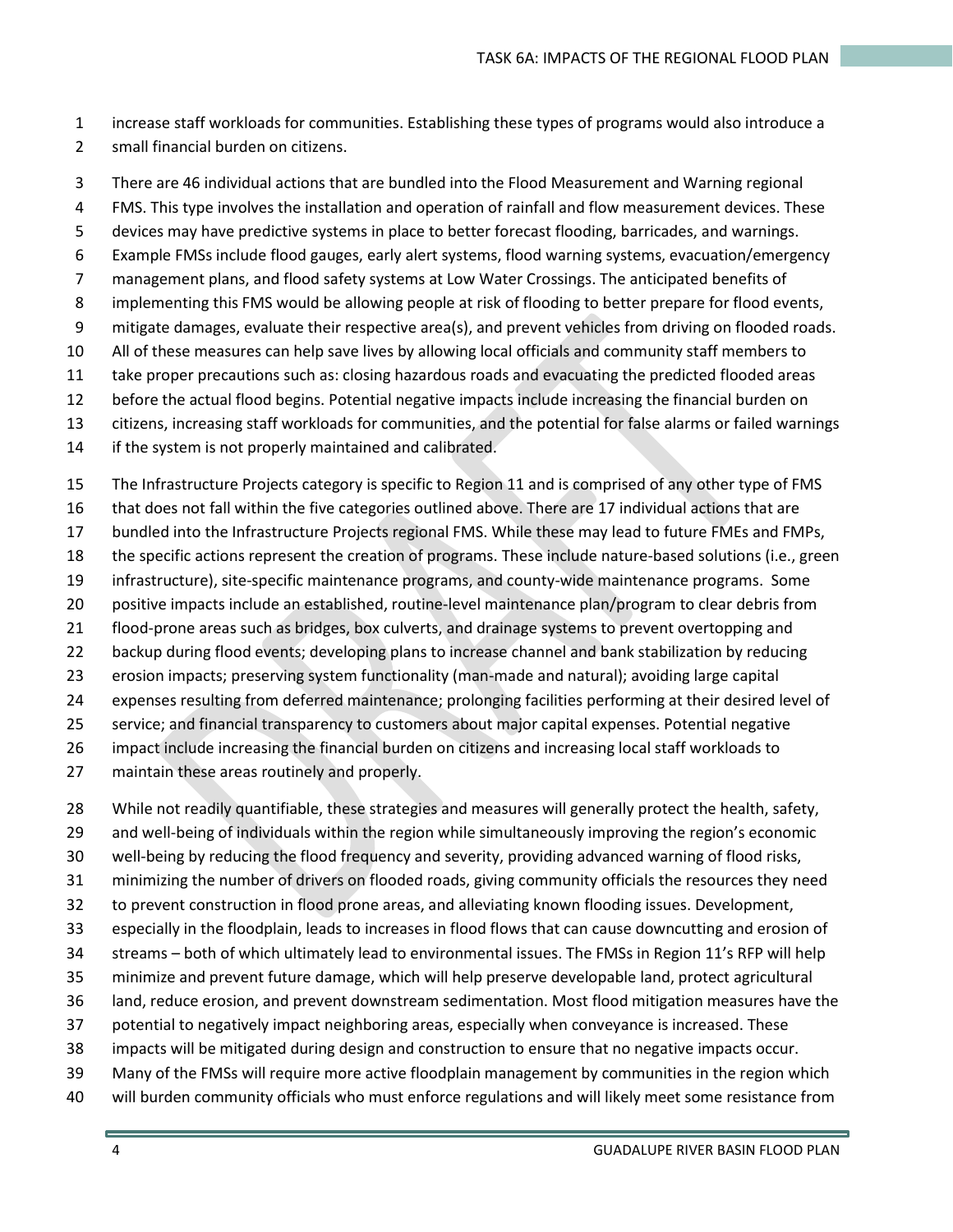- citizens and developers wishing to engage in floodplain construction. Most of these strategies would add
- costs that would be incurred by the citizens of the community. These issues can be overcome and lead
- to stronger communities, and this fully funded RFP would aid in providing the tools needed to
- accomplish these goals.
- If all of these FMSs are implemented and enforced, then Region 11 will prevent a significant increase in
- flood exposures. Without these FMSs in place, the Region could see the 1% ACE floodplain area increase
- by 183 square miles and the 0.2% ACE floodplain increase by 32 square miles. This would expose an
- additional 22,667 structures and 92,715 people to the 1% ACE floodplain, and 3,318 structures and
- 9 9,569 people to the 0.2% ACE floodplain.

## **FME Impacts**

- A total of 136 FMEs were recommended by the RFPG in three broad categories. These categories,
- examples, and their positive and negative impacts are described below.
- The Preparedness category includes evaluations pertaining to communities being prepared for flood
- events. Example FMEs in this category are inundation studies, dam compliance assessments,
- hazard/vulnerability assessments, dam integrity studies, evacuation and dam safety plans, road access
- studies. These actions can provide a positive impact by having preemptive evaluations and strategies to
- better prepare an area or community in the event of flood. There are 6 FMEs in this category.
- Evaluations marked as Project Planning conduct up to 30% design for specific projects and flood
- mitigation measures that were previously identified by sponsors. There are 92 FMEs in Region 11 in this
- category. Typical projects include storm drain upgrades, culvert upsizing, and channel modifications.
- Expected positive impacts include reducing flooding and exposure to flooding, reducing impact of
- flooding on existing facilities, and reducing roadway overtopping. One negative impact is that all
- conveyance improvement projects have the potential to increase flooding downstream. Mitigation
- measures will need to be considered during the development of these actions.
- Actions conducting watershed studies to establish accurate floodplain modeling and mapping and
- evaluation of potential flood mitigation measures are marked as Watershed Planning. These include
- Flood Insurance Studies (FIS), watershed studies, and city-wide and county-wide drainage master plans
- (DMPs). Typical positive impacts include:
- 29 more accurate flood maps, which allow for risk avoidance, better regulations, and better planning;
- understanding the needs for flood reduction in a watershed, which allow for better allocation of resources, providing design details needed for eventually converting an FME into an FMP that can be funded and implemented; and
- projects that come from these FMEs can reduce flooding and exposure to flooding.
- Potential negative impacts are that all conveyance improvement projects have the potential to increase flooding downstream; therefore, mitigation measures will need to be considered if any such projects are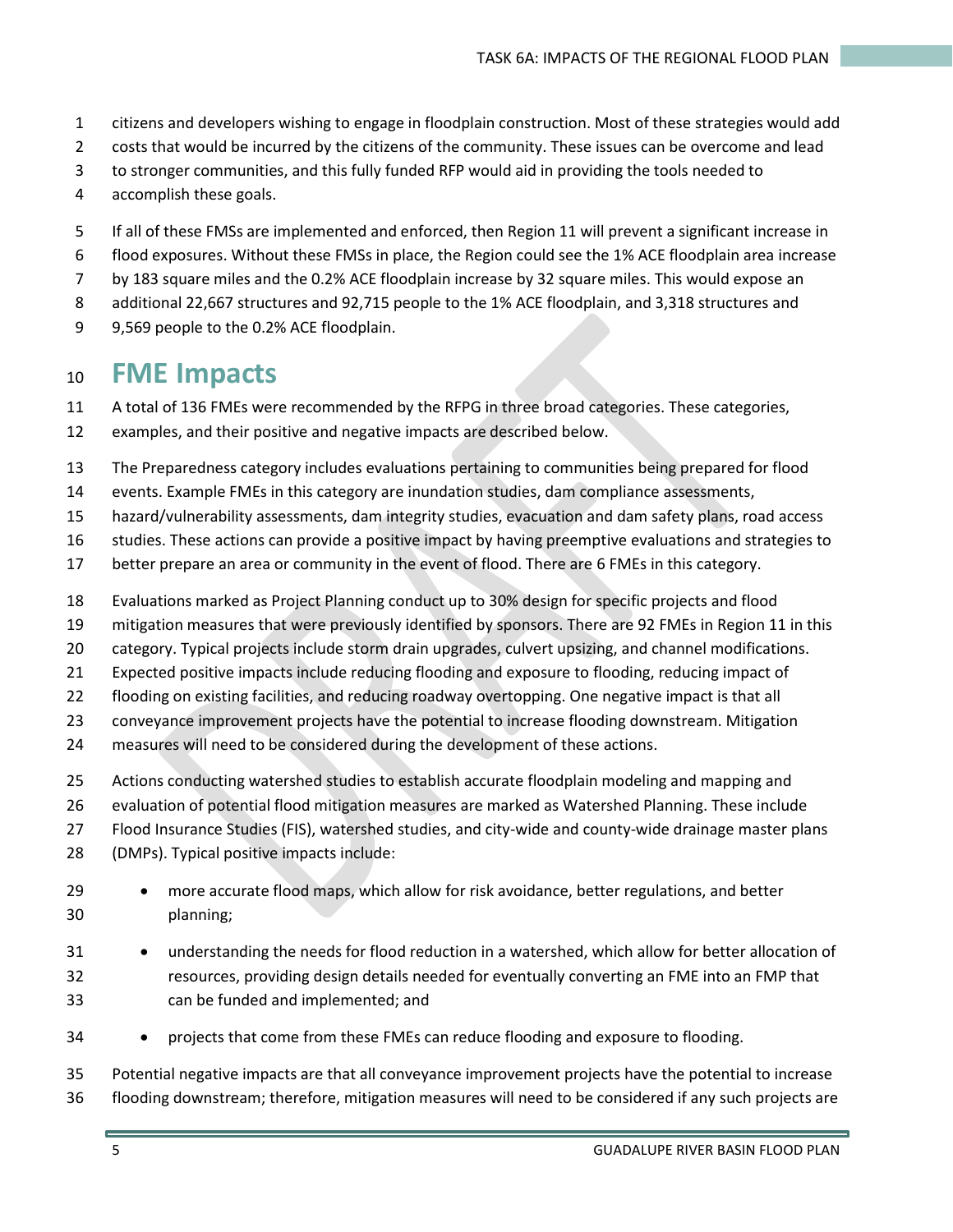- identified during the FME, and more projects are usually identified than there is available funding. There
- are 38 FMEs in this category.
- The watershed studies and project specific FMEs will provide the information needed to ensure that
- cost-effective flood mitigation measures are implemented in the Region that do not negatively impact
- other areas. These projects will reduce flood risks, saves lives, and protect valuable infrastructure.
- Detailed modeling and mapping will also help protect recreational resources and agriculture by
- identifying flood risk to these areas and allowing evaluation of impacts of future development.
- Until all of these FMEs are completed, their specific benefits cannot be quantified; however, upon initial
- analysis, it is evident that approximately 18,878 residential structures are currently in the 1% ACE
- floodplain. These structures house approximately 89,019 people. Tens of thousands more are exposed
- to risk as they travel across flooded roadways and low water crossings. These FMEs will help reduce the
- risks to these people and help prevent additional people from becoming exposed to the 1% ACE
- floodplain due to expansion of the floodplain and uncontrolled development. By providing more
- accurate information on the flood risks, the communities will be empowered to control development
- within the floodplain.

# **Impacts of RFP Implementation**

- *Avoidance of Negative Impacts*
- During the evaluation of alternatives for a flood mitigation project, potential negative impacts of
- alternatives are analyzed and those alternatives are removed from consideration if the negative impacts
- cannot be reasonably mitigated for. Therefore, for each FMP considered, the preliminary engineering or
- alternative analysis reports that were obtained for each FMP were reviewed to determine any
- potentially unmitigated negative impacts. No unmitigated negative impacts were discovered for any of
- the 37 FMPs. Some FMPs related to installation of stream gauges or emergency generators did not
- include modeling, but were assumed to inherently have no negative impacts.
- Potential negative impacts were also considered for the FMEs and FMSs. The planning-level assessment
- for these actions included a much simpler review of the potential impacts, based on the limited data
- available to determine potential impacts. The FMEs are set forth to identify if there are any potential
- negative impacts of the proposed action. There are no negative impacts for completing a study or
- evaluation to gain a better understanding of the proposed flood mitigation action. Like the FMEs, the
- FMSs will also identify negative impacts if the proposed action is executed. However, there are no
- negative impacts to implement new flood management strategies. The sponsors for all actions will need
- to demonstrate a commitment to no negative impacts before they can receive funding. Ultimately, it will
- be the responsibility of the local sponsor to demonstrate the final project design has no negative
- impacts prior to construction.

### *Potential Future Benefits*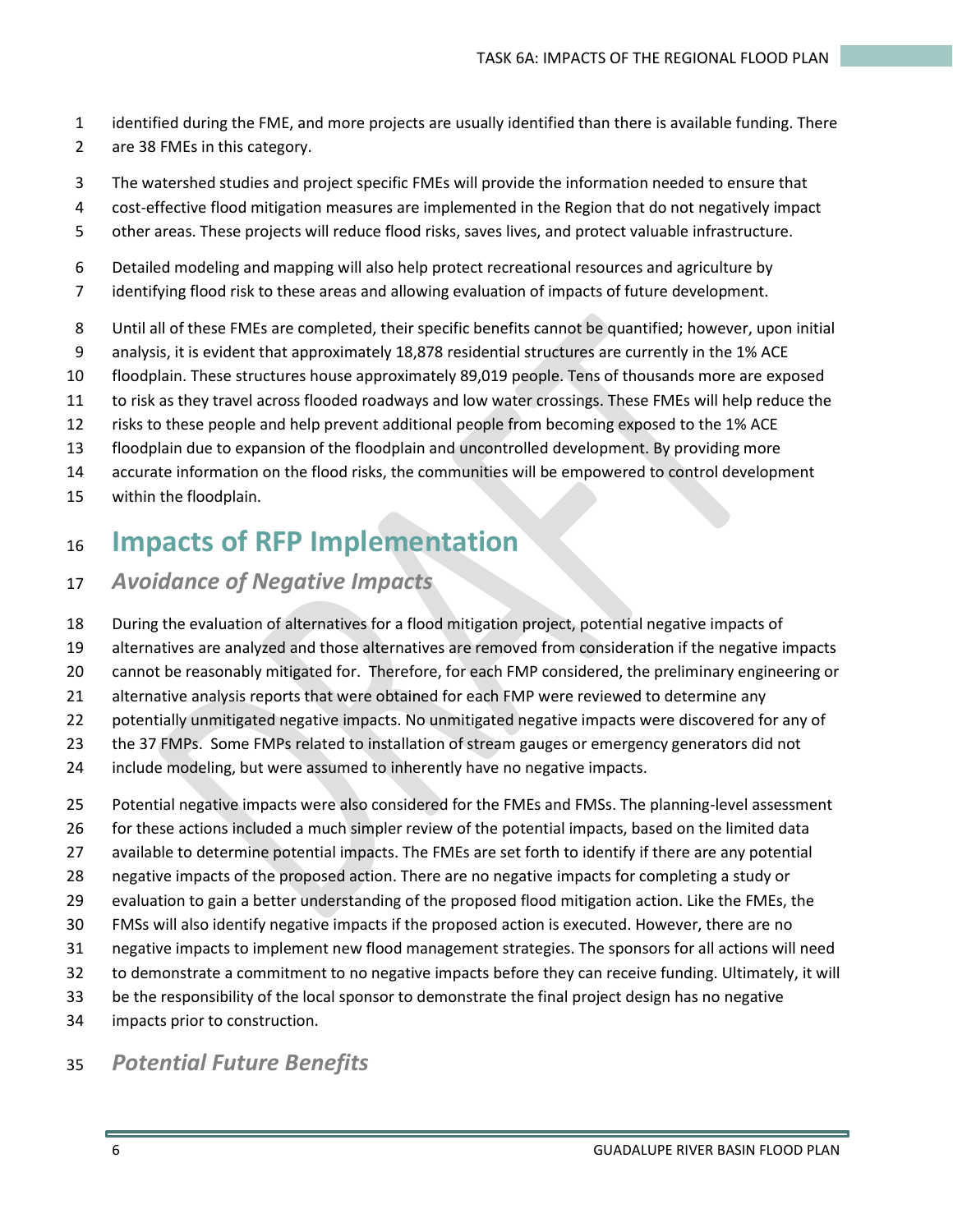- Many of the proposed actions included in this plan will reap benefits now and long into the future.
- Evaluations and strategies are the best candidates for actions that include current benefits, future
- benefits, and no negative impacts. Examples of these actions include flood warning systems, buyouts,
- higher design standards, education and outreach programs, and flood preparedness. These types of
- actions will increase the community's resiliency by providing knowledge in advance of a storm, removing
- development in the floodplain, and preventing future development in the floodplain. With higher design
- standards, population growth and economic development would occur in areas outside of the floodplain
- and further away from the flooding source. Together these actions will remove people and structures
- from the existing floodplain and reduce the future flood risk.
- Regional Detention, when sized for future development conditions, is an example of an FMP with
- current benefits, future benefits, and no negative impacts. This allows for future development to occur
- upstream while the increased flows have already been mitigated with a detention pond that has been
- sized to accommodate the increased flows and increased volume of runoff. There are not any
- anticipated negative impacts for this type of project, as the downstream discharge and volume can be
- controlled by the outlet structure on the pond.
- The policies developed in Chapter 3 are another example of how this plan can provide long lasting
- benefits. The Regional Flood Planning Group (RFPG) approved the following recommended region-wide floodplain management standards for this plan:
- 19 1. Produce and provide updated floodplain maps to the community to minimize the potential of new development within the floodplain. In absence of detailed adopt base level engineering as best available information and use to regulate development;
- 22 2. When developing detailed floodplain models and maps Use future land use conditions when conducting hydrologic and hydraulic analyses to establish floodplain limits to provide a factor 24 of safety above floodplain maps based on existing conditions;
- 3. Adopt higher standards (above NFIP Minimum) Increase freeboard requirements for new structures so if the BFE were to increase in the future the structure will remain above the anticipated future water surface elevation;
- 4. Require detention basins (ponds) Adopt regulations for new development so that the post development peak flow rate is less than or equal to the existing peak flow rate (undeveloped condition) to protect downstream landowners. This includes managing a full range of storm events from the 2-year to 100-year storm event. To protect natural habitat and minimize creek erosion impacts to existing and future infrastructure within the riparian area, it is advisable to include stream protection volume within the detention basin to manage frequent rainfall events.
- 5. Require that new roadway crossings are elevated above the 100-year flood level to minimize the potential loss of life that can result in low water crossings. Where this standard is not practical due to physical or fiscal constraints include enhanced safety features such as barricades, flashers, or other flood warning systems based on risk.
- The implementation of these standards will reduce the future flood risk throughout the region.
- Collectively, the standards listed above will protect the riparian areas of the floodplain from encroaching
- development, providing a buffer between development and the flooding source now and in the future.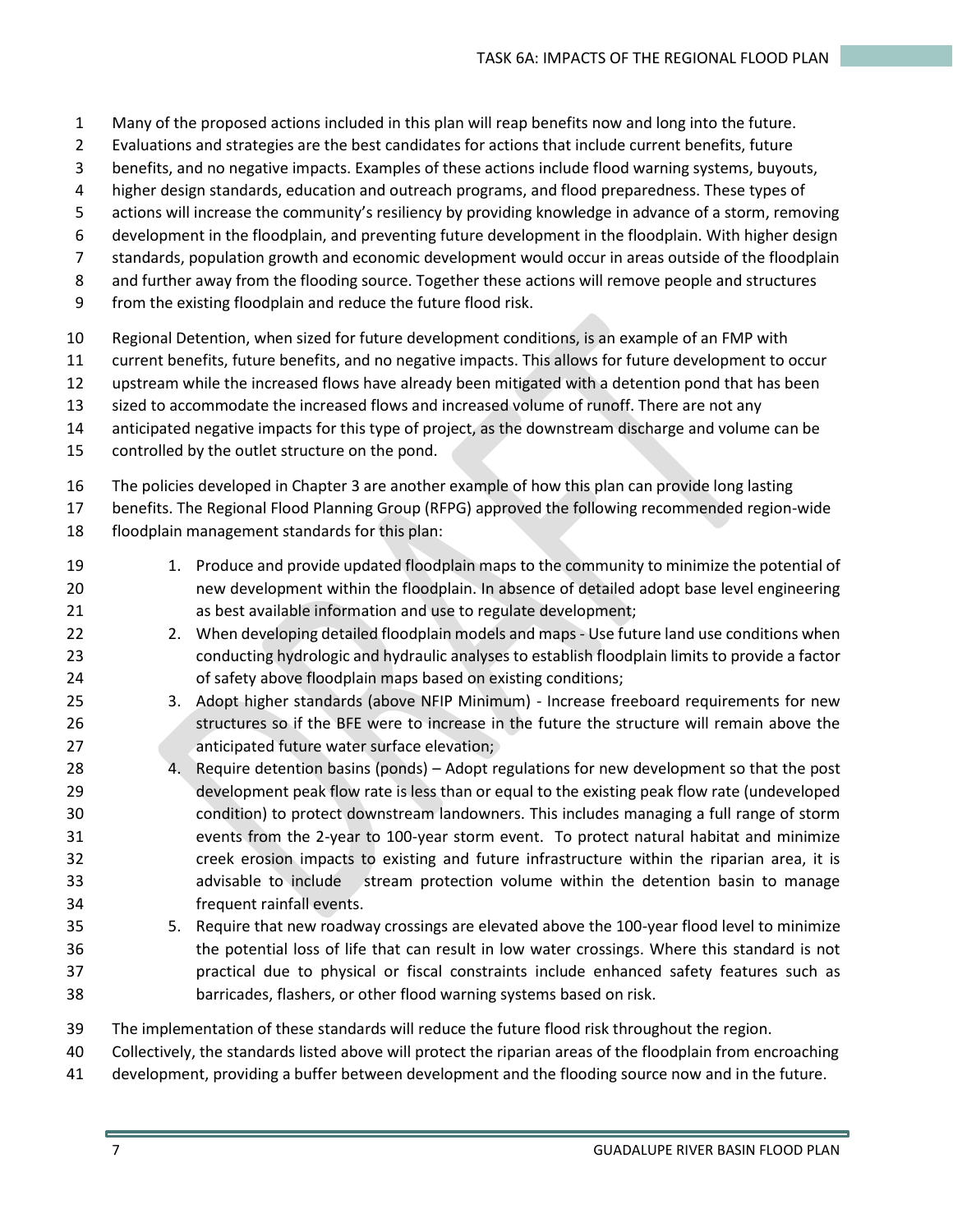# **Socioeconomic & Recreational Impacts of the RFP**

- Flooding can result in significant damage to the economy, environment, infrastructure, property, and
- people. Various types of flooding can be caused by flash flooding, coastal flooding, urban flooding,
- riverine flooding, and pluvial flooding. Several types of flood strategies and projects have been
- developed to protect against flooding. However, the managing of flood risk and the development and
- implementation of flood defenses has both advantages and disadvantages in recreation and
- socioeconomically.
- Ultimately, flood evaluations and projects protect homes and people, and decrease the rate of erosion,
- preventing foundation and structural damage in the long run. They also save money in terms of roadway
- infrastructure repairs due to the impacts of flooding.

#### *Socioeconomic Impacts*

- According to the American Psychological Association, "socioeconomic advantage and disadvantage can
- be defined as people's access to material and social resources, and their ability to participate in society".

Studies of socioeconomic status can reveal inequities in access to resources which could prevent

- accessing the services to plan, respond and recover from flood events.
- Flooding does not only result in destroyed infrastructure and damaged property, but also has a negative
- social impact on citizens impacted. The impacts both short-term and long-term on physical and mental
- health result in changes to the livelihoods of impacted citizens creating greater socioeconomic disparity.
- The FMSs and FMPs listed are intended to provide watershed wide benefits to the disproportionally
- disadvantaged or socially vulnerable population by reducing risk and promoting recovery. Watershed
- planning can contribute to the region's ability to prepare for, respond to, and recover from flood events.
- Reducing socioeconomic disparities through the implementation of measures to create equity can be
- initiated through planning. This is done by ensuring that vulnerable populations have the same access
- to resources and social infrastructure as those unimpacted by flood.
- Ensuring equity in the development and implementation of strategies and projects reduces any
- perceived disadvantages. Any disadvantages would occur if the socioeconomically disadvantaged
- population was not served directly or indirectly by the FMSs or FMPs.

#### *Recreational Impacts*

- Using natural or man-made water bodies for recreation is highly valued in the region and throughout
- Texas. Many waterfront parks are spaces are designed to be flooded with minimal damage during storm
- or flood events. Additionally, urban river restorations focus on restoring aquatic and riparian habitats,
- increasing flood protection, and enhancing recreational potential. Wetlands also play an important role
- in water resources as these areas store and filter water pollutants. In agricultural areas, when
- floodplains are not full of water, they can grow grass and be used as grazing areas. These floodplains
- and wetlands can support tourism, recreation, and freshwater fisheries.
- While flood defense or protection projects do protect homes, infrastructure, and people, they also provide protection to natural habitats. Many shorelines are conservation areas, and flood defenses help